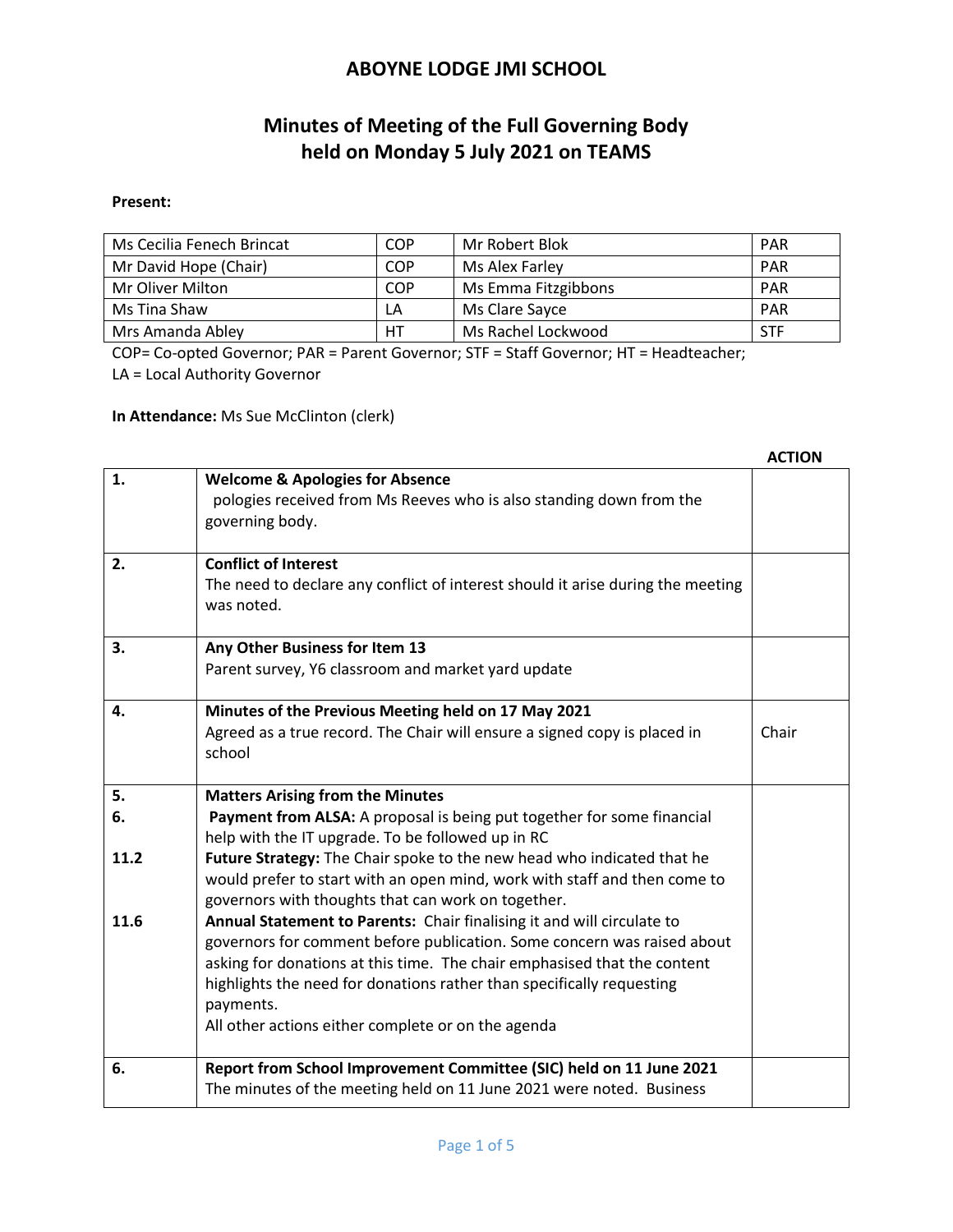|    | included staff survey follow up, SEF update, pupil premium (PP) and CSV<br>report on disadvantaged children (3 governors and HT attended a HfL<br>convened meeting).<br>Staff Survey: Ms Brincat met with staff to follow up the staff survey. They<br>expressed appreciation of engagement with governors re the building and<br>recruitment of new HT and would like to see continued contact. |         |
|----|--------------------------------------------------------------------------------------------------------------------------------------------------------------------------------------------------------------------------------------------------------------------------------------------------------------------------------------------------------------------------------------------------|---------|
|    | CSV report: useful report widening the definition of disadvantaged children.<br>HT will circulate to all. Useful actions to consider.                                                                                                                                                                                                                                                            | HT      |
|    | Equalities and Diversity: possible priority for next year's SDP.                                                                                                                                                                                                                                                                                                                                 |         |
|    | Pupil Progress Meetings: happened this week. Completing breakdown of                                                                                                                                                                                                                                                                                                                             |         |
|    | data for new HT and Autumn SIC. Each year is weaker in writing because of                                                                                                                                                                                                                                                                                                                        |         |
|    | lockdown so a priority for next year. As is dealing with boys reluctant to<br>learn. SATS this year would have been good - without any last-minute                                                                                                                                                                                                                                               |         |
|    | pushes as happens prior to SATS, reading and writing are in the high 70s%                                                                                                                                                                                                                                                                                                                        |         |
|    | and maths is 82%. Q: was reading not an issue too? A: Comprehension was                                                                                                                                                                                                                                                                                                                          |         |
|    | weak after lockdown, but the scheme adopted to catch up has gone well and                                                                                                                                                                                                                                                                                                                        |         |
|    | will be repeated. Every class except Y2 in high 70s%. Y2 has higher number of                                                                                                                                                                                                                                                                                                                    |         |
|    | PP pupils as does Y5. The PP data post lockdown is not good with almost all<br>working towards (just a few at age related). Maths is largely strong, with                                                                                                                                                                                                                                        |         |
|    | exception of Y2 as above.                                                                                                                                                                                                                                                                                                                                                                        |         |
|    | The CSV report suggests link governors for the foundation subjects. Agreed                                                                                                                                                                                                                                                                                                                       |         |
|    | that the list of links which is reviewed at the first meeting of the academic                                                                                                                                                                                                                                                                                                                    | Oct FGB |
|    | year should be reviewed prior to the meeting.                                                                                                                                                                                                                                                                                                                                                    |         |
| 7. | Report from Resources Committee (RC) held on 2 July 2021                                                                                                                                                                                                                                                                                                                                         |         |
|    |                                                                                                                                                                                                                                                                                                                                                                                                  |         |
|    | The minutes of the meeting held on 2 July were noted. Business included the                                                                                                                                                                                                                                                                                                                      |         |
|    | budget, staffing, nursery, and premises.                                                                                                                                                                                                                                                                                                                                                         |         |
|    | Budget: A response from HCC is awaited to the potential deficit budget for                                                                                                                                                                                                                                                                                                                       |         |
|    | 2021-22 - not yet replied to Chair's email about what is expected re a                                                                                                                                                                                                                                                                                                                           |         |
|    | recovery plan. The HT read out a recent communication which says HCC are                                                                                                                                                                                                                                                                                                                         |         |
|    | advancing £25k to support July payments and work on the recovery plan.                                                                                                                                                                                                                                                                                                                           |         |
|    | Forwarded to the Chair who will follow up the communications with HCC.<br>Nursery: See Part 2 minutes                                                                                                                                                                                                                                                                                            |         |
|    | H&S: not carrying out audit on old building as about to move out of it and                                                                                                                                                                                                                                                                                                                       |         |
|    | H&S assessment on new building done by contractors. Therefore, to revert                                                                                                                                                                                                                                                                                                                         |         |
|    | to normal H&S cycle in autumn.                                                                                                                                                                                                                                                                                                                                                                   |         |
| 8. | <b>Update on New School Building</b>                                                                                                                                                                                                                                                                                                                                                             |         |
|    | On schedule for handover at the end of term. Waterproofing being sorted                                                                                                                                                                                                                                                                                                                          |         |
|    | and quality inside looking good. Governors are welcome to join walk around                                                                                                                                                                                                                                                                                                                       |         |
|    | at 10 am on Thursday morning - must have a negative lateral flow test.                                                                                                                                                                                                                                                                                                                           |         |
| 9. | <b>Headteacher's Report</b>                                                                                                                                                                                                                                                                                                                                                                      |         |
|    | The HT had reviewed the School Development Plan (SDP) with staff and                                                                                                                                                                                                                                                                                                                             |         |
|    | collated their responses. Staff were then given free rein to suggest their                                                                                                                                                                                                                                                                                                                       |         |
|    | priorities for next year - writing, arts, diversity, and sustainability popular.<br>Bearing in mind the context, a lot has been achieved this academic year. Key                                                                                                                                                                                                                                 |         |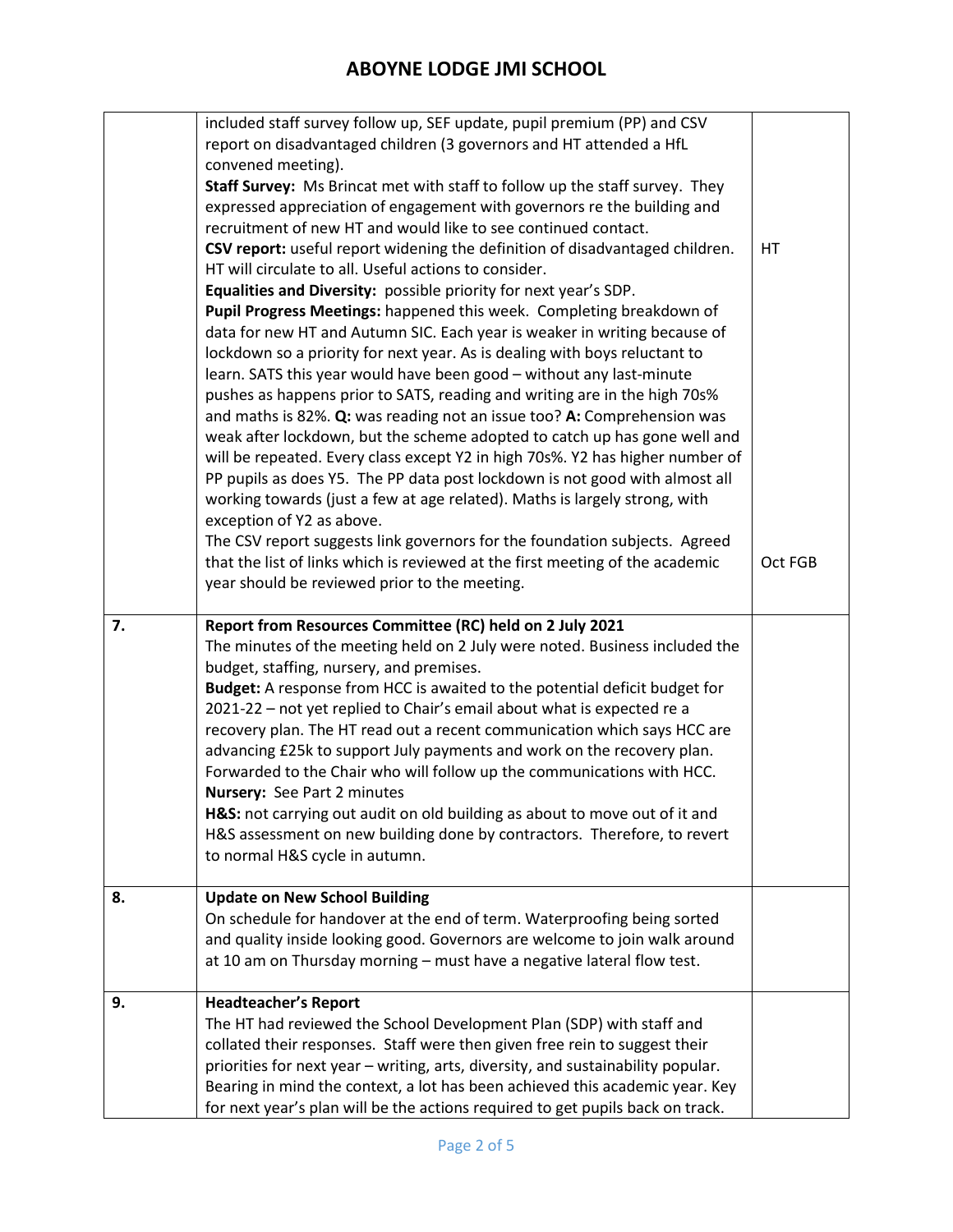|                       | Q: what concerns are there about catch up? A: Lower half of school have<br>missed more and will have to work to make up - Y3 missed Y2 push on<br>writing, Y2 missed phonics in Y1, Y1 missed social and emotional<br>development in YR. Will take time to catch up, but back on track materials<br>are good and will be re-used. Maths very good and build on rest. Q: do you<br>have a plan to look in more detail at what has been missed? A: yes, each<br>teacher asked to make a list of missed teaching and lost learning so specific<br>information on each child can be provided to next year's teacher. In<br>addition, the collated information will be available to subject leaders.                                                                                                                                                                                                                                                                                                                                                                                                                                                                                                                                                                                                                                                                                                     |                                      |
|-----------------------|-----------------------------------------------------------------------------------------------------------------------------------------------------------------------------------------------------------------------------------------------------------------------------------------------------------------------------------------------------------------------------------------------------------------------------------------------------------------------------------------------------------------------------------------------------------------------------------------------------------------------------------------------------------------------------------------------------------------------------------------------------------------------------------------------------------------------------------------------------------------------------------------------------------------------------------------------------------------------------------------------------------------------------------------------------------------------------------------------------------------------------------------------------------------------------------------------------------------------------------------------------------------------------------------------------------------------------------------------------------------------------------------------------|--------------------------------------|
|                       | Updating on SDP progress will be on the October FGB agenda. Governors<br>also asked if a simpler format could be used possibly enabling RAG rating.                                                                                                                                                                                                                                                                                                                                                                                                                                                                                                                                                                                                                                                                                                                                                                                                                                                                                                                                                                                                                                                                                                                                                                                                                                                 | Oct FGB                              |
| 10.                   | <b>Safeguarding Update</b><br>HT with Mrs Clinton has been overhauling the safeguarding filing system.                                                                                                                                                                                                                                                                                                                                                                                                                                                                                                                                                                                                                                                                                                                                                                                                                                                                                                                                                                                                                                                                                                                                                                                                                                                                                              |                                      |
| 11.                   | <b>Governor Visits</b><br>No governor visits to report apart from meetings re the building and Mrs<br>Shaw attended the pupil progress meetings. The importance of both signing<br>the governor register when going into school and writing up a report of any<br>significant engagement with staff/in school was emphasised. It was pointed<br>out that the register would not be up to date as it did not account for remote<br>meetings with staff. Further it has been missing the past few weeks. All<br>governors to take responsibility for listing their remote interactions with<br>school and sending to be added to the governor register. The latter's<br>whereabouts will be followed up by the HT.                                                                                                                                                                                                                                                                                                                                                                                                                                                                                                                                                                                                                                                                                    | HT/All<br>govrs                      |
| 12.<br>12.1 &<br>12.4 | <b>Governance Matters</b><br>FGB Membership: The chair is awaiting confirmation of continuing interest<br>from the one possible governor who responded his adverts. If received, he<br>will circulate her CV and she will attend the next FGB meeting - where she<br>can be appointed as a co-opted governor. Ms Reeves departure means<br>another c-opted vacancy and Mr Hope himself indicated his intention of<br>giving up both the chair and his governor role in October. This would be two<br>or three co-opted vacancies which ideally should not be filled by parents. Ms<br>Reeves was thanked for her input and time as a governor over the past three<br>years. Ms Fitzgibbons indicated that she is reviewing her commitments and<br>will decide in the autumn whether her workload will enable her to remain.<br>Ms Lockwood's term as staff governor finishes at the end of October and if<br>she does not wish to continue, there will be a staff election.<br>Between now and October, it was decided to have discussions about the<br>roles of Chair and Vice Chair after October and other roles and<br>responsibilities across the GB. If roles are shared, the importance of clarity re<br>who does what is very important. Chair to initiate chat with a view to being<br>clear about roles by the first meeting in October. Note existing list is in Key<br>Documents on GH. | Chair/all<br>govrs/Oct<br><b>FGB</b> |
| 12.2                  | Training & Development: Governors encouraged to keep their own training<br>up to date by accessing HfL online courses. Consider whether to adopt the<br>progression mapped out on the GREAT (Governor Recruitment, Education                                                                                                                                                                                                                                                                                                                                                                                                                                                                                                                                                                                                                                                                                                                                                                                                                                                                                                                                                                                                                                                                                                                                                                        |                                      |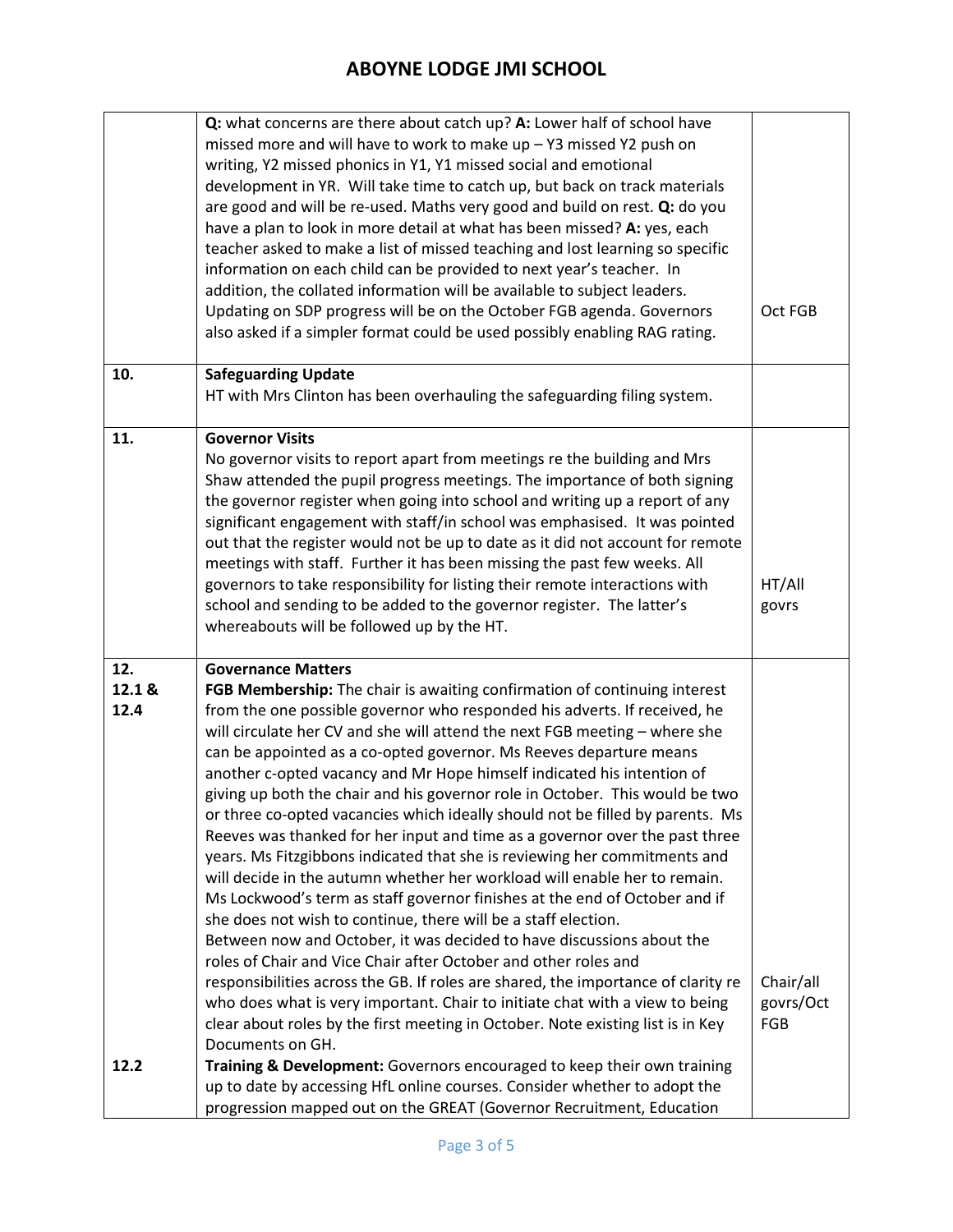|                     | 4 October. 2021.<br>Mondays at 6 pm<br>6 December<br>7 February. 2022<br>21 March<br>16 May<br>4 July<br>Format to be determined, but locally some schools looking at one remote<br>and one in person meeting each term.                                                                                                                                                                                                                                                                                                                                                                                                                                                                                                                                                                                                                                                                                                                                                                                                     |               |
|---------------------|------------------------------------------------------------------------------------------------------------------------------------------------------------------------------------------------------------------------------------------------------------------------------------------------------------------------------------------------------------------------------------------------------------------------------------------------------------------------------------------------------------------------------------------------------------------------------------------------------------------------------------------------------------------------------------------------------------------------------------------------------------------------------------------------------------------------------------------------------------------------------------------------------------------------------------------------------------------------------------------------------------------------------|---------------|
| 14.                 | Dates of Meetings 2021-22                                                                                                                                                                                                                                                                                                                                                                                                                                                                                                                                                                                                                                                                                                                                                                                                                                                                                                                                                                                                    |               |
| 13.3<br>13.4        | with a view to getting rid of it. It will be redundant after the move to the<br>new building and leaked considerably last week.<br>Market Storage Yard: Have met with the Council re their plans for a four-<br>storey residential block to be built on the site and further meeting this<br>month. There are concerns about being overlooked and over shadowed, but<br>governors are attempting to engage with them and see what can benefit the<br>school. Have proposed a new all-weather surface where the Y6 building is<br>currently with permanent markings for different games. It was suggested<br>that we could also think about a toilet for the field which would improve its<br>letting capacity.<br>Appreciation: The Clerk is standing down after 9 years and the Chair thanked<br>her for her contribution. He then went on to thank the HT for everything she<br>has done at Aboyne Lodge over the past 11 years. A gathering with staff and<br>governors has been arranged to mark Mrs Abley's retirement. |               |
| 13.<br>13.1<br>13.2 | Any Other Business as notified in Item 3<br>Parent Survey: Ms Farley has drafted a survey based on the Ofsted parent<br>questionnaire. To share with governors and distribute before term ends.<br>Outcomes to be collated for October FGB. Staff to be informed it is<br>happening.<br>Year 6 Classroom: Mr Milton reported that HCC are to look at the building                                                                                                                                                                                                                                                                                                                                                                                                                                                                                                                                                                                                                                                            | AF/Oct<br>FGB |
| 12.3                | and Training) pathway. NB Training link governor often now referred to as<br>Recruitment, Education and Training link.<br>The HT recommended governors involve the HIP in a preparation for Ofsted<br>session but indicated there is no immediate rush as Ofsted are only starting<br>proper inspections in September and have a backlog. Better to wait until<br>governor vacancies filled and know more what is happening.<br>Governor Induction Pack: Chair is finalising revision of content and will<br>circulate it to governors.                                                                                                                                                                                                                                                                                                                                                                                                                                                                                      | Chair         |